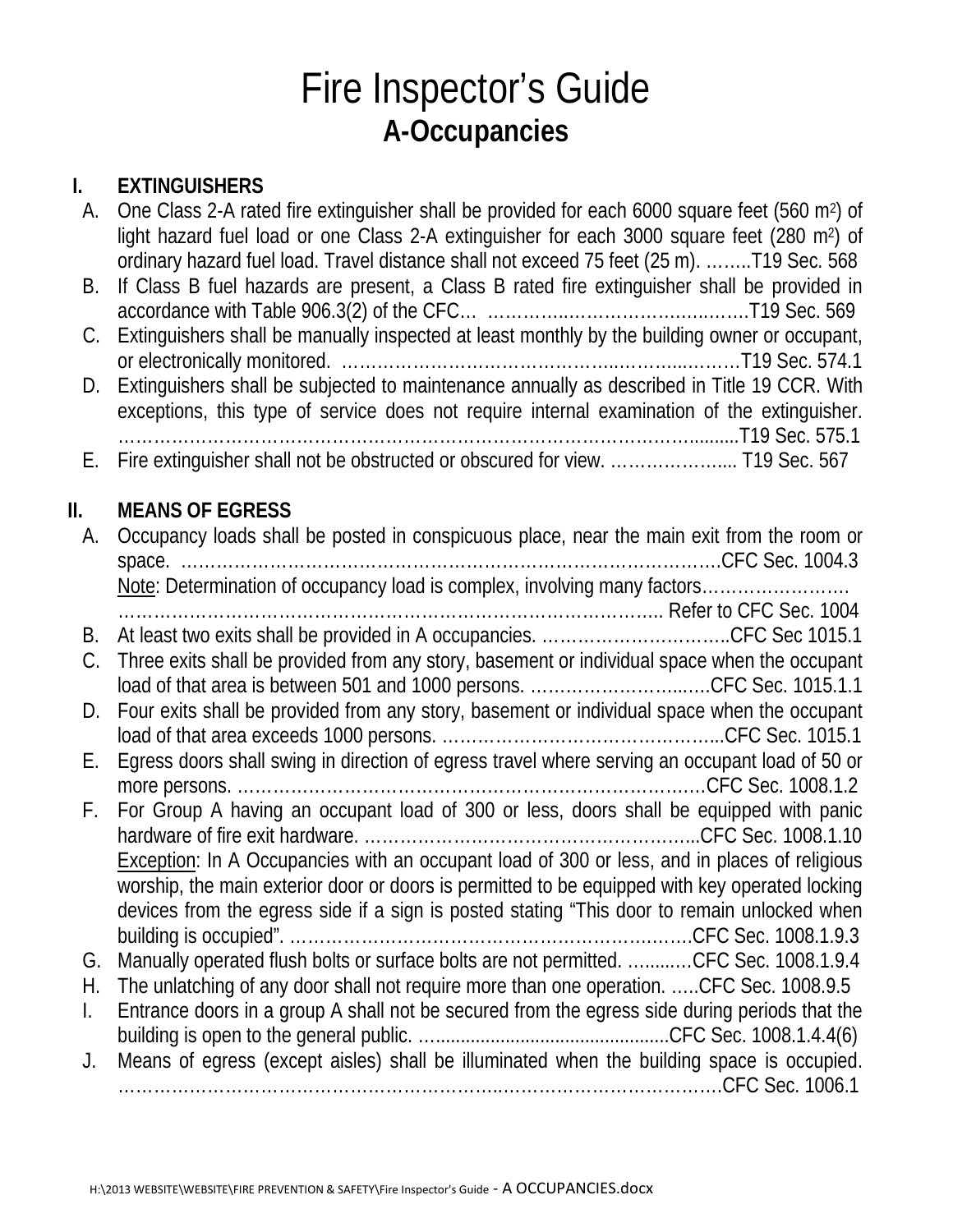# Fire Inspector's Guide **A-Occupancies (Continued)**

### **MEANS OF EGRESS (CONTINUED)**

|    | K. In the event of power supply failure, an emergency electrical system shall automatically           |
|----|-------------------------------------------------------------------------------------------------------|
| L. | Required means of egress shall be continuously maintained free from obstructions.                     |
|    |                                                                                                       |
|    | M. Exit and exit access doors shall be marked by approved exit signs readily visible from any         |
|    | N. Exit signs shall be internally or externally illuminated at all times; signs shall be connected to |
|    | an emergency power system that provides illumination for not less than 90 minutes in case of          |
|    |                                                                                                       |
|    | O. Means of egress shall not pass through kitchens, storage rooms, closets or spaces used for         |
|    | similar purposes, or through rooms subject to locking. CFC Sec. 1014.2                                |
|    | P. Required corridors shall be no less than 44 inches in width. CFC Sec. 1018.2                       |
| Q. | Delayed egress locks are not allowed on doors serving group A occupancies.                            |
|    |                                                                                                       |
| R. | With exceptions, total travel distance to an exit shall not exceed 200 feet in nonsprinklered         |
|    |                                                                                                       |
|    |                                                                                                       |

#### **III. HOUSEKEEPING**

| А. | Storage of combustible materials in buildings shall be orderly, with storage separated from               |
|----|-----------------------------------------------------------------------------------------------------------|
|    | heating devices by distance or shielding so that ignition cannot occurCFC Sec. 315.2                      |
|    | B. Combustible waste containers larger than 40 gallons (0.15 m <sup>3</sup> ) shall be constructed of     |
|    | noncombustible material or approved combustible material and provided with a lid.                         |
|    |                                                                                                           |
|    | C. Combustible waste containers larger than 1.5 cubic yards (1.15 m <sup>3</sup> ) shall not be stored in |
|    | buildings or placed within 5 feet (1524 mm) of combustible walls, openings or combustible roof            |
|    |                                                                                                           |
| D. | Materials susceptible to spontaneous ignition, such as oily rags, shall be stored in a listed             |
|    |                                                                                                           |
|    | E. Combustible material shall not be stored in boiler rooms, mechanical rooms or electrical               |
|    |                                                                                                           |
| F. | Storage shall be maintained 2 feet (610 mm) or more below the ceiling in nonsprinklered                   |
|    | areas of buildings or minimum of 18 inches (457 mm) below sprinkler deflectors in sprinklered             |
|    |                                                                                                           |
|    | G. Electronic motors shall be maintained free from excessive accumulations of oil, dirt, waste and        |
|    |                                                                                                           |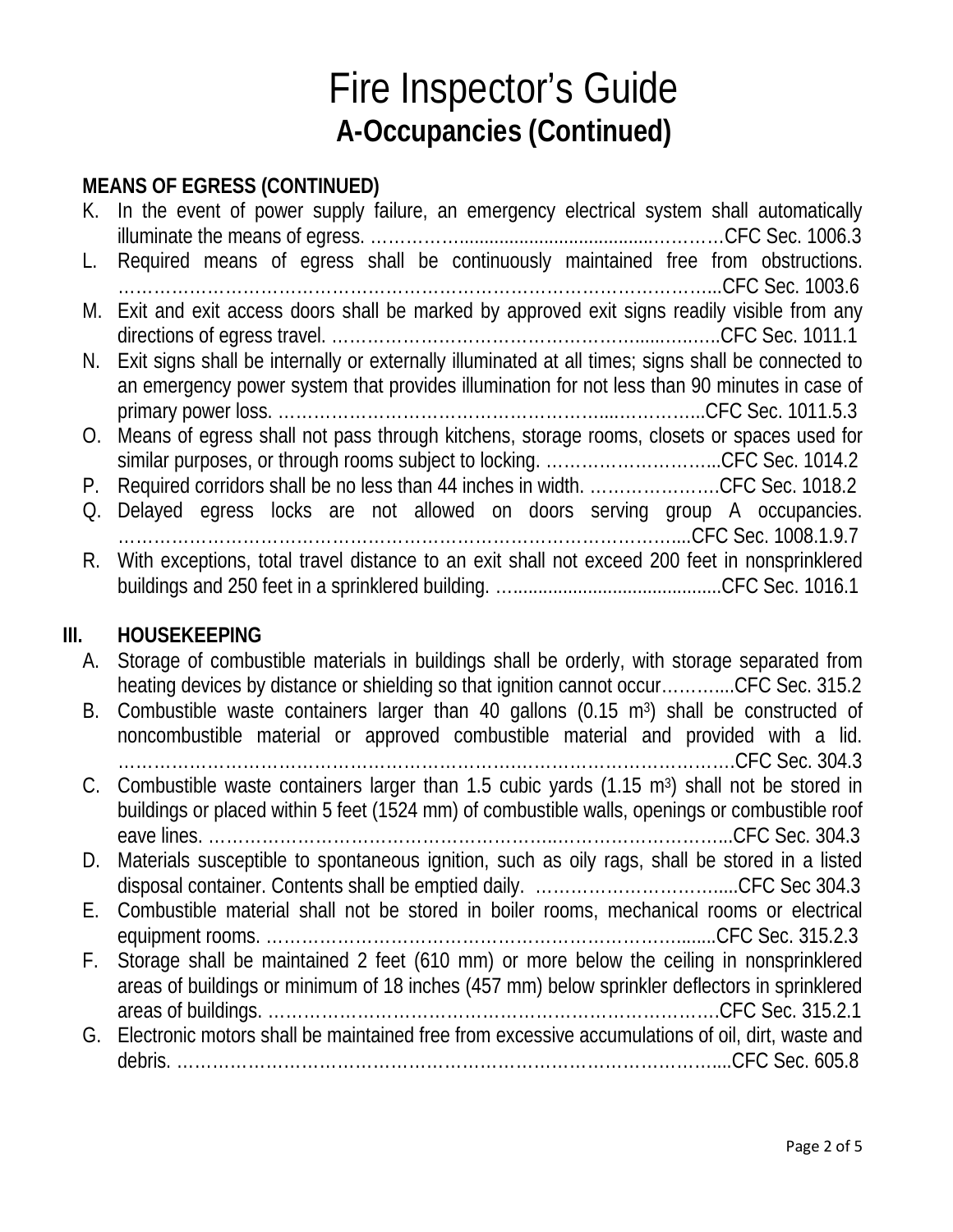## Fire Inspector's Guide **A- Occupancies (Continued)**

#### **IV. ELECTRICAL**

| А. | Temporary wiring is allowed for a period not to exceed 90 days; such wiring is allowed for<br>longer periods for construction, remodeling or repair of buildings or equipment. CFC Sec.605.9 |
|----|----------------------------------------------------------------------------------------------------------------------------------------------------------------------------------------------|
| B. | Extension cords and flexible cords shall not be used as a substitute for permanent wiring.                                                                                                   |
| C. | Multiplug adaptors, such as cube adaptors, unfused plug strips or other such devices not<br>complying with the California Electrical Code shall be prohibitedCFC Sec. 605.4                  |
| D. | Relocatable power taps shall be permitted if of the grounded type, equipped with overcurrent                                                                                                 |
| E. | Relocatable power taps shall be directly connected to a permanently installed receptacle.                                                                                                    |
| F. | Appliance cords and extensions cords shall be maintained in good condition without splices,                                                                                                  |
| G. | Power taps and extension cords shall not be affixed to structures, extended through walls,                                                                                                   |
|    | ceilings or floors, or under doors or floor covering, nor subject to physical impact.                                                                                                        |
| Н. | A working space of not less than 30 inches (762 mm) in width, 36 inches (914 mm) in depth<br>and 78 inches (1981 mm) in height shall be provided in front of electrical service equipment.   |
|    | Storage is prohibited within the designated working space. CFC Sec. 605.3                                                                                                                    |
| L. | Open junction boxes and open-wiring splices shall be prohibited. Approved covers shall be                                                                                                    |
|    |                                                                                                                                                                                              |
| J. | Portable electric space heaters shall be plugged directly into a permanent receptacle.                                                                                                       |
|    |                                                                                                                                                                                              |

#### **V. MISCELLANEOUS**

- A. Exposed foam plastic materials and unprotected materials containing foam plastic used for decorative purposes, or stage scenery or exhibit booths shall have a maximum heat release rate of 100 kilowatts. …………………………………………………….…………CFC Sec. 807.4.2 B. Storage, use and dispensing and mixing of flammable liquids shall not exceed amounts necessary for demonstration, treatment, maintenance purposes and operation of equipment and shall not exceed quantities set for the in Table 2703.1.1. (1). CFC Sec.3404.3.4–3405.3.5 C. Natural cut trees shall not be displayed except in areas protected by an approved sprinkler system. ……………………………………………………………………………...CFC Sec. 806.1.1
- D. The support device that holds the upright shall be of a type that is stable and is capable of containing a minimum two-day supply of water. ……………………………….CFC Sec. 806.1.2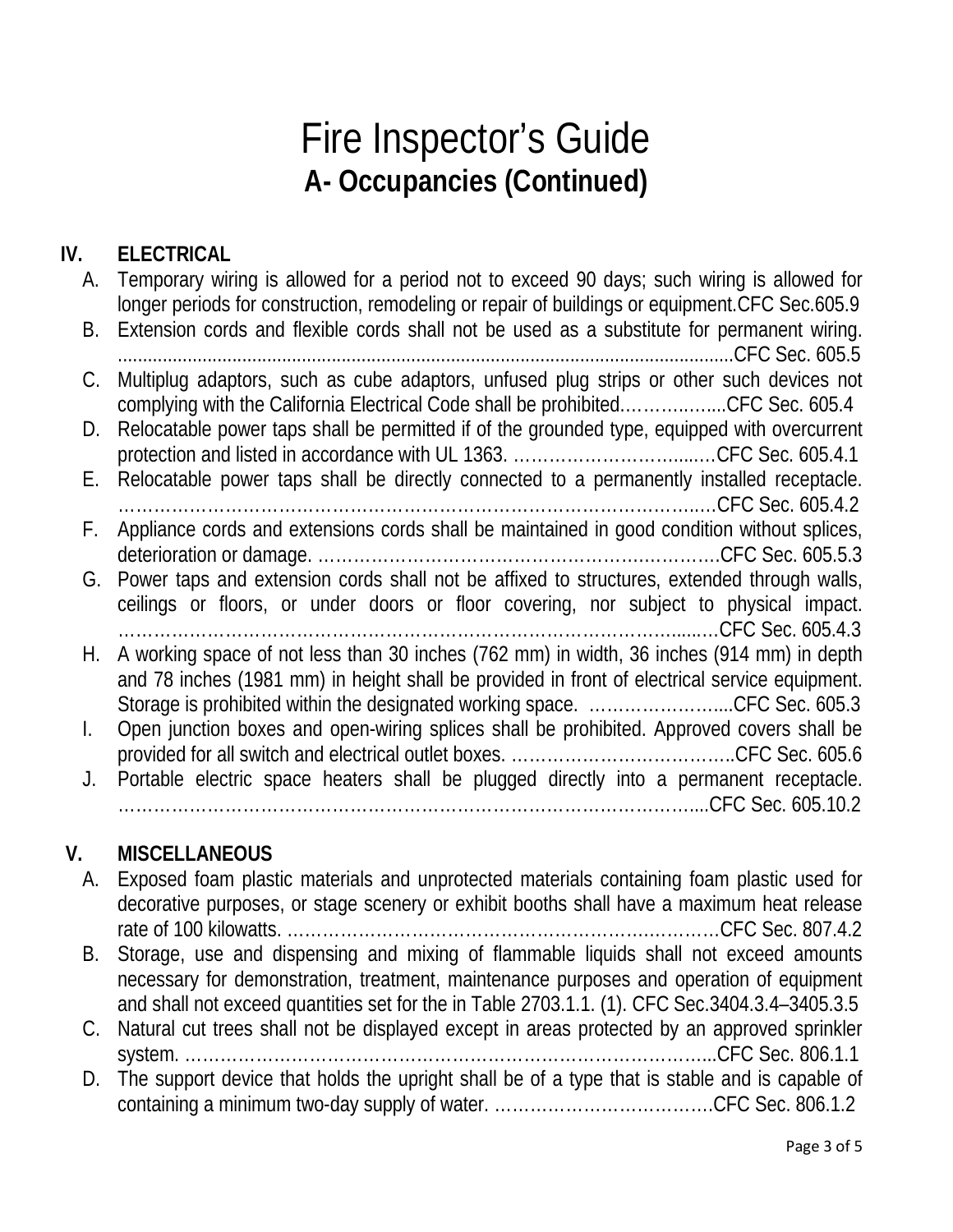## Fire Inspector's Guide **A- Occupancies (Continued)**

#### **MISCELLANEOUS (CONTINUED)**

| Е.             | Natural cut trees shall be removed from the building whenever the needles or leaves fall off<br>readily when a tree branch is shaken or if the needles are brittle and break when bent                                                                                                                                                                                      |
|----------------|-----------------------------------------------------------------------------------------------------------------------------------------------------------------------------------------------------------------------------------------------------------------------------------------------------------------------------------------------------------------------------|
| F.             | All drapes, hangings, curtains and other decorative material, including Christmas trees that<br>would tend to increase the fire and panic hazard shall be made from a nonflammable material<br>or shall be treated and maintained in flame retardant condition with a flame-retardant solution                                                                              |
| G.             | Interior finish of wall and ceiling materials shall comply with flame spread resistance of Table                                                                                                                                                                                                                                                                            |
| H.             | Open flame devices are prohibited in A occupancies, with exceptions for ceremonial or<br>theatrical purposes, or approved candle holders in dining establishments. T19 Sec. 3.25                                                                                                                                                                                            |
| $\mathbf{L}$   | Hand held open flame devices shall not be permitted in any A, C, E, I or R-1 occupancy.                                                                                                                                                                                                                                                                                     |
| J.<br>K.       | An operational permit is required to operate a place of assembly. CFC Sec. 105.6.34<br>When required by the code official because of the number of persons or the nature of the<br>performance or activity in a tent, the owner's agent or lessee shall employ one or more<br>qualified persons to remain on duty when the place of assembly is open to the public, or when |
| L.             | Commercial cooking equipment that produces grease laden vapors shall be provided with an<br>automatic fire-extinguishing system listed and labeled for its intended use. CFC Sec. 904.1.1                                                                                                                                                                                   |
| M.             | An approved fire apparatus access road not less than 20 feet (6.6 m) wide shall be provided<br>for access to within 150 feet (49 m) of all portions of the building. CFC Sec. 503.1.1                                                                                                                                                                                       |
| N.             | Fire access roads shall not be obstructed in any manner, including the parking of vehicles.                                                                                                                                                                                                                                                                                 |
| O <sub>1</sub> | Fire access roads shall be marked with approved signs or markings that state "NO PARKING<br>FIRE LANE". Marking shall be maintained in clean, legible condition and repaired when                                                                                                                                                                                           |
|                | Posts, fences, vehicles, trash, storage or other materials shall not be placed or kept near fire<br>hydrants in a manner that would prevent such hydrants from being immediately discernible.                                                                                                                                                                               |
| Q.             | New and existing buildings shall have approved address numbers placed in a position to be                                                                                                                                                                                                                                                                                   |
| R.             | plainly legible from the street or road fronting the property. CFC Sec. 505.1<br>Material Safety Data Sheets for all hazardous materials shall be either readily available on the<br>premises as a paper copy, or were approved, shall be permitted to be readily retrievable                                                                                               |